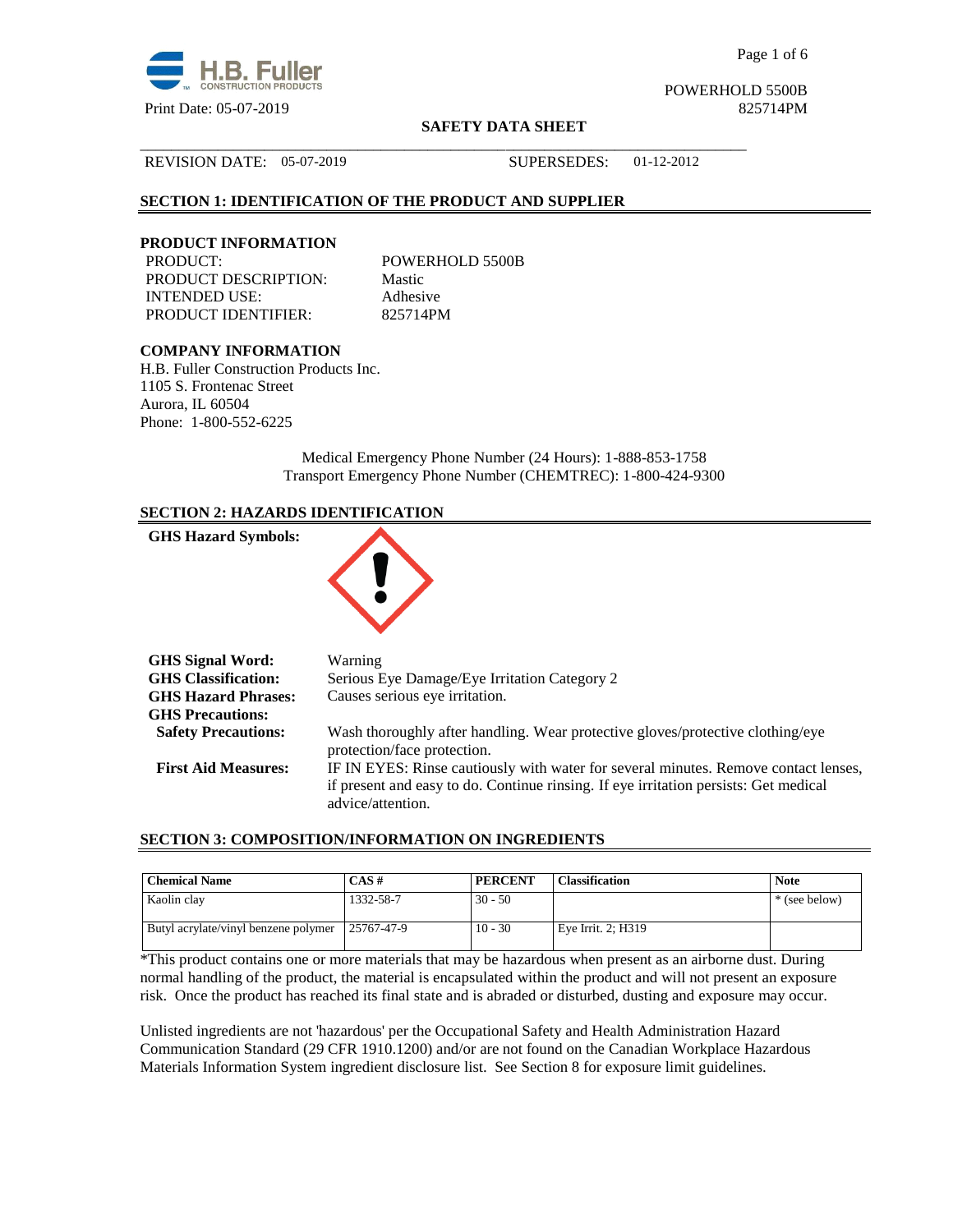

#### **SAFETY DATA SHEET**

# **SECTION 4: FIRST AID MEASURES**

IF IN EYES: Flush eyes with plenty of water for at least 20 minutes retracting eyelids often. Tilt the head to prevent chemical from transferring to the uncontaminated eye. Get immediate medical attention.

IF ON SKIN: Wash with soap and water. Get medical attention if irritation develops or persists.

\_\_\_\_\_\_\_\_\_\_\_\_\_\_\_\_\_\_\_\_\_\_\_\_\_\_\_\_\_\_\_\_\_\_\_\_\_\_\_\_\_\_\_\_\_\_\_\_\_\_\_\_\_\_\_\_\_\_\_\_\_\_\_\_\_\_\_\_\_\_\_\_\_\_\_\_\_\_

IF INHALED: Remove to fresh air. Call a physician if symptoms persist.

IF SWALLOWED:Do not induce vomiting. Seek medical attention if symptoms develop. Provide medical care provider with this MSDS.

# **SECTION 5: FIRE FIGHTING MEASURES**

| EXTINGUISHING MEDIA:<br>UNUSUAL FIRE AND EXPLOSION HAZARDS: | Use water spray, foam, dry chemical or carbon dioxide.<br>There is a possibility of pressure buildup in closed containers   |
|-------------------------------------------------------------|-----------------------------------------------------------------------------------------------------------------------------|
|                                                             | when heated. Water spray may be used to cool the containers.                                                                |
| SPECIAL FIRE FIGHTING INSTRUCTIONS:                         | Persons exposed to products of combustion should wear self-<br>contained breathing apparatus and full protective equipment. |
| <b>HAZARDOUS COMBUSTION PRODUCTS:</b>                       | Carbon dioxide, Carbon monoxide Nitrogen containing gases                                                                   |
|                                                             |                                                                                                                             |

# **SECTION 6: ACCIDENTAL RELEASE MEASURES**

| <b>SPECIAL PROTECTION:</b> | Exposure to the spilled material may be irritating or harmful. Follow                       |  |
|----------------------------|---------------------------------------------------------------------------------------------|--|
|                            | personal protective equipment recommendations found in Section 8 of                         |  |
|                            | this MSDS. Additional precautions may be necessary based on special                         |  |
|                            | circumstances created by the spill including; the material spilled, the                     |  |
|                            | quantity of the spill, the area in which the spill occurred.                                |  |
|                            | METHODS FOR CLEAN-UP: Dike if necessary, contain spill with inert absorbent and transfer to |  |
|                            | containers for disposal. Keep spilled product out of sewers, watersheds,                    |  |
|                            | or water systems.                                                                           |  |

Transport Emergency Phone Number (CHEMTREC): 1-800-424-9300

# **SECTION 7: HANDLING AND STORAGE**

Handling: Avoid contacting and avoid breathing the material. Use only in a well ventilated area.

Storage: Store in a cool, dry place.Protect from freezing. Consult the Technical Data Sheet for specific storage instructions.

#### **SECTION 8: EXPOSURE CONTROLS/PERSONAL PROTECTION**

#### **EXPOSURE LIMITS:**

| <b>Chemical Name</b> | <b>Note</b>        | <b>ACGIH EXPOSURE LIMITS</b>                                                                                                      | <b>OSHA PEL</b>                                                 |
|----------------------|--------------------|-----------------------------------------------------------------------------------------------------------------------------------|-----------------------------------------------------------------|
| Kaolin clav          | $*$ (see<br>below) | 2 mg/m3 TWA (particulate matter<br>containing no asbestos and $\langle 1\%$ crystalline<br>silica, respirable particulate matter) | 15 mg/m3 TWA (total dust); 5 mg/m3 TWA<br>(respirable fraction) |

\*This product contains one or more materials that may be hazardous when present as an airborne dust. During normal handling of the product, the material is encapsulated within the product and will not present an exposure risk. Once the product has reached its final state and is abraded or disturbed, dusting and exposure may occur.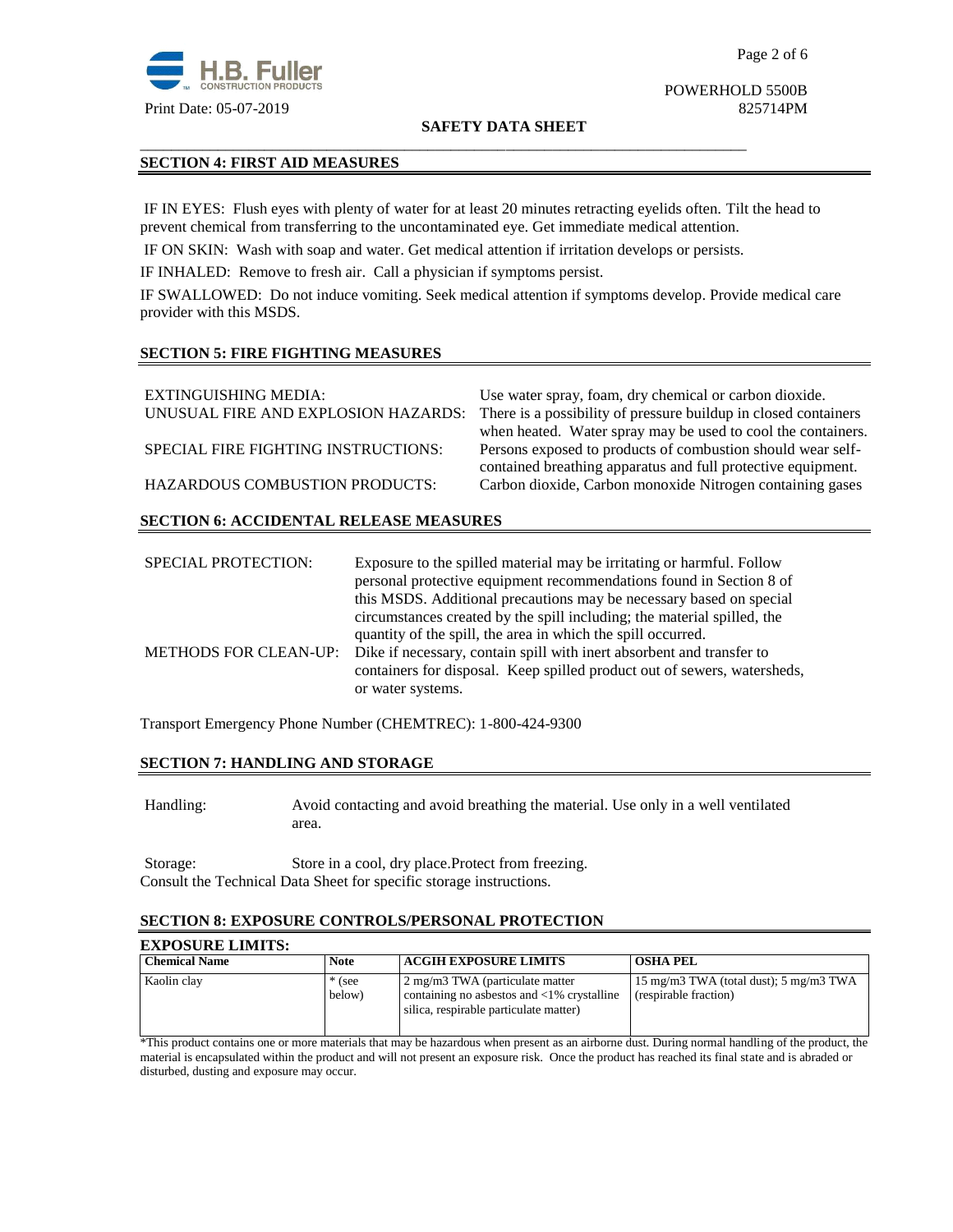

# POWERHOLD 5500B

#### **SAFETY DATA SHEET**

# **ENGINEERING CONTROL METHODS:**

| <b>VENTILATION:</b>            | General room ventilation might be required under normal conditions<br>of use.                                                                                                                                                                                                                            |
|--------------------------------|----------------------------------------------------------------------------------------------------------------------------------------------------------------------------------------------------------------------------------------------------------------------------------------------------------|
| <b>EYE PROTECTION:</b>         | Wear safety glasses with side shields when handling this product.<br>Wear additional eye protection such as chemical splash goggles<br>and/or face shield when the possibility exists for eye contact with<br>splashing or spraying liquid, or airborne material. Have an eye wash<br>station available. |
| <b>SKIN PROTECTION:</b>        | Not normally required. Wear chemically resistant gloves to prevent<br>prolonged or repeated contact.                                                                                                                                                                                                     |
| GLOVES:                        | Nitrile                                                                                                                                                                                                                                                                                                  |
| <b>RESPIRATORY PROTECTION:</b> | No respiratory protection required under normal conditions of use.<br>Respirators should be selected by and used following requirements<br>found in OSHA's respirator standard (29 CFR 1910.134).                                                                                                        |

\_\_\_\_\_\_\_\_\_\_\_\_\_\_\_\_\_\_\_\_\_\_\_\_\_\_\_\_\_\_\_\_\_\_\_\_\_\_\_\_\_\_\_\_\_\_\_\_\_\_\_\_\_\_\_\_\_\_\_\_\_\_\_\_\_\_\_\_\_\_\_\_\_\_\_\_\_\_

# **SECTION 9: PHYSICAL AND CHEMICAL PROPERTIES**

| PHYSICAL STATE:                                | Semi-solid                   |
|------------------------------------------------|------------------------------|
| COLOR:                                         | Tan                          |
| ODOR:                                          | <b>Odorless</b>              |
| <b>ODOR THRESHOLD:</b>                         | Not established              |
| pH:                                            | 9.0                          |
| FREEZING/MELTING POINT (deg. C):               | Not established              |
| BOILING POINT (deg. C):                        | Not established              |
| <b>FLASH POINT:</b>                            | Non flammable                |
| <b>EVAPORATION RATE:</b>                       | Not established              |
| FLAMMARILITY:                                  | Not a flammable solid or gas |
| UPPER EXPLOSIVE LIMIT (% in air):              | Not established              |
| LOWER EXPLOSIVE LIMIT (% in air):              | Not established              |
| VAPOR PRESSURE (mm Hg):                        | Not established              |
| <b>VAPOR DENSITY:</b>                          | Not established              |
| WEIGHT PER GALLON (lbs.):                      | 10.90                        |
| <b>SPECIFIC GRAVITY:</b>                       | 1.300                        |
| <b>SOLUBILITY:</b>                             | Not established              |
| <b>OCTANOL/WATER COEFFICIENT:</b>              | Not established              |
| AUTOIGNITION TEMPERATURE:                      | Not established              |
| DECOMPOSITION TEMPERATURE:                     | Not established              |
| VISCOSITY:                                     | No data available.           |
| VOC, weight percent                            | 0.37                         |
| VOC, U.S. EPA Method 24, less water and exempt | 10g/liter of material        |
| solvents (theoretically determined)            |                              |

# **SECTION 10: STABILITY AND REACTIVITY**

STABILITY: Stable under normal conditions.<br>
CHEMICAL INCOMPATIBILITY: Not established CHEMICAL INCOMPATIBILITY: HAZARDOUS POLYMERIZATION: Will not occur. HAZARDOUS DECOMPOSITION PRODUCTS: Carbon monoxide, carbon dioxide Nitrogen

containing gases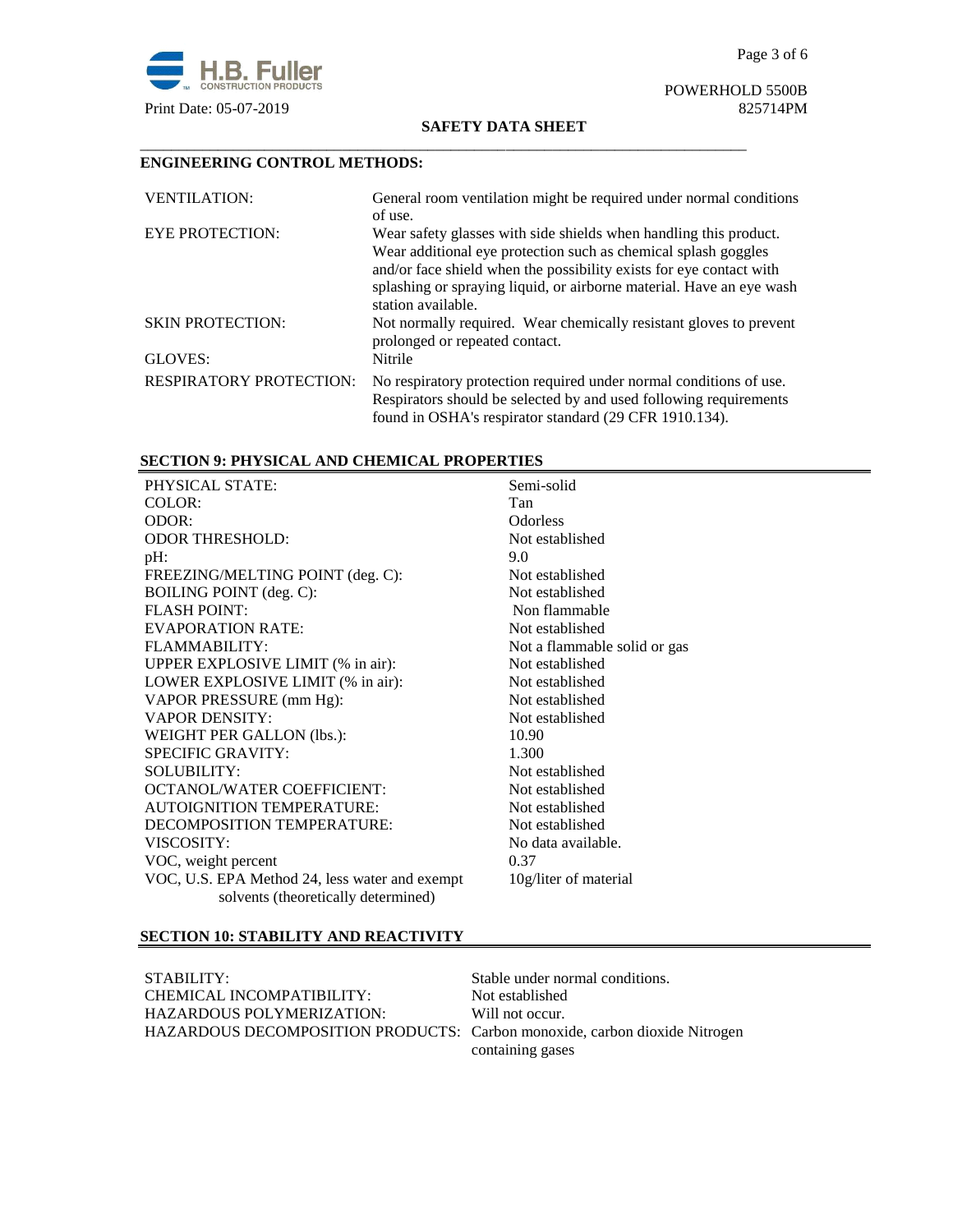

#### **SAFETY DATA SHEET**

# **SECTION 11: TOXICOLOGICAL INFORMATION**

## **Component Toxicity / Toxicology Data:**

| <b>COMPONENT NAME</b>  | <b>LD50/LC50</b>                   |
|------------------------|------------------------------------|
| Kaolin clay            | Oral LD50 Rat $>$ 5,000 mg/kg      |
|                        | Dermal LD50 Rat $> 5,000.00$ mg/kg |
| Oxydipropyl dibenzoate | Oral LD50 Rat 3,914 mg/kg          |
|                        |                                    |

# **This product is a mixture. Unless noted, the information below is based on components.**

\_\_\_\_\_\_\_\_\_\_\_\_\_\_\_\_\_\_\_\_\_\_\_\_\_\_\_\_\_\_\_\_\_\_\_\_\_\_\_\_\_\_\_\_\_\_\_\_\_\_\_\_\_\_\_\_\_\_\_\_\_\_\_\_\_\_\_\_\_\_\_\_\_\_\_\_\_\_

Skin corrosion / irritation: No irritation hazard in normal industrial use.

Serious eye damage / irritation :Can cause moderate irritation, tearing and reddening.

Respiratory / skin sensitization: No data available.

Germ cell mutagenicity: No data available.

Carcinogenicity: No data available.

Reproductive toxicity: No data available.

Specific target organ toxicity-single exposure:No data available.

Respiratory irritation / Narcotic effects: No data available.

Specific target organ toxicity-repeated exposure:No data available.

Target organs potentially affected by exposure: Lungs

Aspiration hazard: Not an aspiration hazard.

Medical Conditions Aggravated by Exposure: Lung disease

## **SECTION 12: ECOLOGICAL INFORMATION**

| OVERVIEW:        | No ecological information available for this product. |
|------------------|-------------------------------------------------------|
| MOBILITY:        | No data available.                                    |
| PERSISTENCE:     | No data available.                                    |
| BIOACCUMULATION: | No data available.                                    |

# **This product has not been tested for ecological effects. Relevant information for components is listed below:**

| Component:         | <b>Ecotoxicity values:</b>       |
|--------------------|----------------------------------|
| No data available. | <b>Acute Toxicity (Fish):</b>    |
|                    | <b>Acute Toxicity (Daphnia):</b> |
|                    | <b>Acute Toxicity (Algae):</b>   |

#### **SECTION 13: DISPOSAL CONSIDERATIONS**

To the best of our knowledge, this product does not meet the definition of hazardous waste under the U.S. EPA Hazardous Waste Regulations 40 CFR 261. Solidify and dispose of in an approved landfill. Consult state, local or provincial authorities for more restrictive requirements.

# **SECTION 14: TRANSPORT INFORMATION**

Consult Bill of Lading for transportation information.

| US DOT: | <b>NOT REGULATED</b> |
|---------|----------------------|
| IATA:   | <b>NOT REGULATED</b> |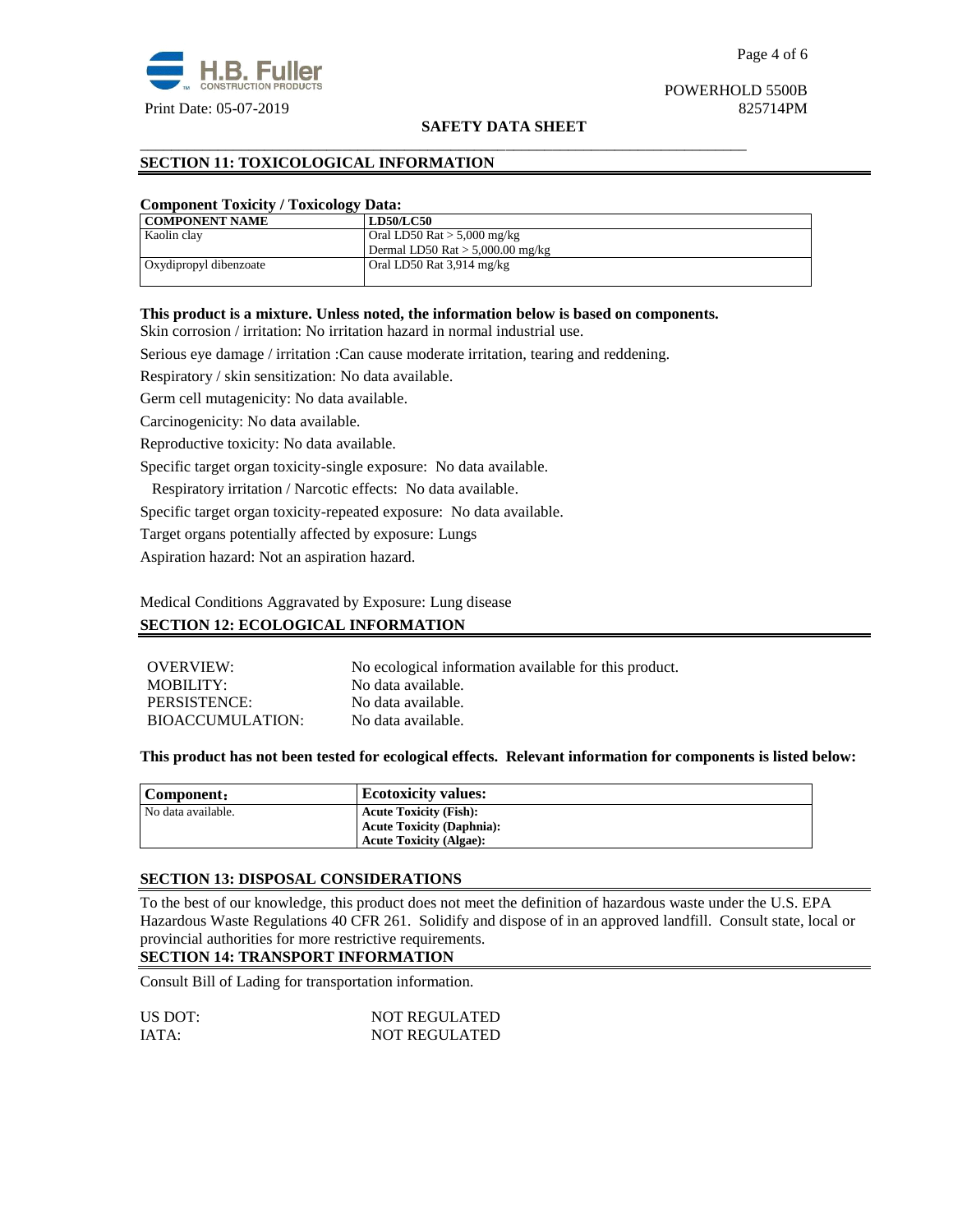

#### **SAFETY DATA SHEET**

\_\_\_\_\_\_\_\_\_\_\_\_\_\_\_\_\_\_\_\_\_\_\_\_\_\_\_\_\_\_\_\_\_\_\_\_\_\_\_\_\_\_\_\_\_\_\_\_\_\_\_\_\_\_\_\_\_\_\_\_\_\_\_\_\_\_\_\_\_\_\_\_\_\_\_\_\_\_

# **SECTION 15: REGULATORY INFORMATION**

| <b>INVENTORY STATUS</b> |                                                                                                                                        |
|-------------------------|----------------------------------------------------------------------------------------------------------------------------------------|
| U.S. EPA TSCA:          | This product is in compliance with the Toxic Substances Control Act's<br>Inventory requirements.                                       |
| CANADIAN CEPA DSL:      | The components of this product are included on the DSL or are exempt                                                                   |
|                         | from DSL requirements.                                                                                                                 |
| EUROPEAN REACH:         | As a result of the introduction of REACH into Europe, this product<br>cannot be imported into Europe unless the REACH requirements are |
|                         | met.                                                                                                                                   |
| AUSTRALIA AICS:         | This product is in compliance with the Australian Inventory of<br>Chemical Substances requirements.                                    |
| <b>KOREAN TCCL:</b>     | This product is in compliance with the Korean Existing Chemicals List<br>requirements.                                                 |

If you need more information about the inventory status of this product call 651-236-5858.

This product may contain chemical substances that are regulated for export by various government agencies (such as the Environmental Protection Agency, the Bureau of Industry and Security, or the Drug Enforcement Administration, among others). Before exporting this product from the USA or Canada, we recommend you contact us at reg.request@hbfuller.com to request an export review.

| This product contains a chemical substance that is<br>subject to a Significant New Use Rule (SNUR)<br>under Section $5(a)(2)$ of TSCA: | .alpha.-(Nonylphenyl)-.omega.-hydroxypoly(oxy-<br>1,2-ethanediyl)<br>.alpha.-(4-Nonylphenyl)-.omega.-hydroxypoly(oxy-<br>1,2-ethanediyl) |
|----------------------------------------------------------------------------------------------------------------------------------------|------------------------------------------------------------------------------------------------------------------------------------------|
|                                                                                                                                        | 79 FR 59186, Oct 1, 2014 (proposed rule, listed<br>under .alpha.-(Nonylphenyl)-.omega.-hydroxy-                                          |

# **FEDERAL REPORTING**

\*This product contains one or more materials that may be hazardous when present as an airborne dust. During normal handling of the product, the material is encapsulated within the product and will not present an exposure risk. Once the product has reached its final state and is abraded or disturbed, dusting and exposure may occur.

poly(oxy-1,2-ethanediyl))

79 FR 59186, Oct 1, 2014 (proposed rule)

# EPA SARA Title III Section 313

| Unless listed below, this product does not contain toxic chemical(s) subject to the reporting requirements of section |      |               |  |  |  |  |  |
|-----------------------------------------------------------------------------------------------------------------------|------|---------------|--|--|--|--|--|
| 313 of Title III of the Superfund Amendments and Reauthorization Act of 1986 (SARA) and 40 CFR part 372. EPA          |      |               |  |  |  |  |  |
| has advised that when a percentage range is listed the midpoint may be used to fulfill reporting obligations.         |      |               |  |  |  |  |  |
| <b>Chemical Name</b>                                                                                                  | CAS# | $\frac{0}{0}$ |  |  |  |  |  |

# STATE REPORTING

Proposition 65, The Safe Drinking Water and Toxic Enforcement Act of 1986:

Unless listed below, this product does not contain known levels of any chemical known to the State of California to cause cancer or reproductive harm.

| <b>Chemical Name/List</b> |              | <b>CAS</b>     | Percent        |
|---------------------------|--------------|----------------|----------------|
| Ouartz                    | (Carcinogen) | 14808-60-7     | $0.1 - 1$      |
| Styrene                   | (Carcinogen) | $100 - 42 - 5$ | $0.001 - 0.01$ |
| Dibromoacetonitrile       | (Carcinogen) | 3252-43-5      | $0.001 - 0.01$ |
| Ethyl acrylate            | (Carcinogen) | 140-88-5       | $< 10$ ppm     |
| Acrylamide                | (Carcinogen) | $79-06-1$      | $< 10$ ppm     |
| 1.4-Dioxane               | (Carcinogen) | 123-91-1       | $< 10$ ppm     |